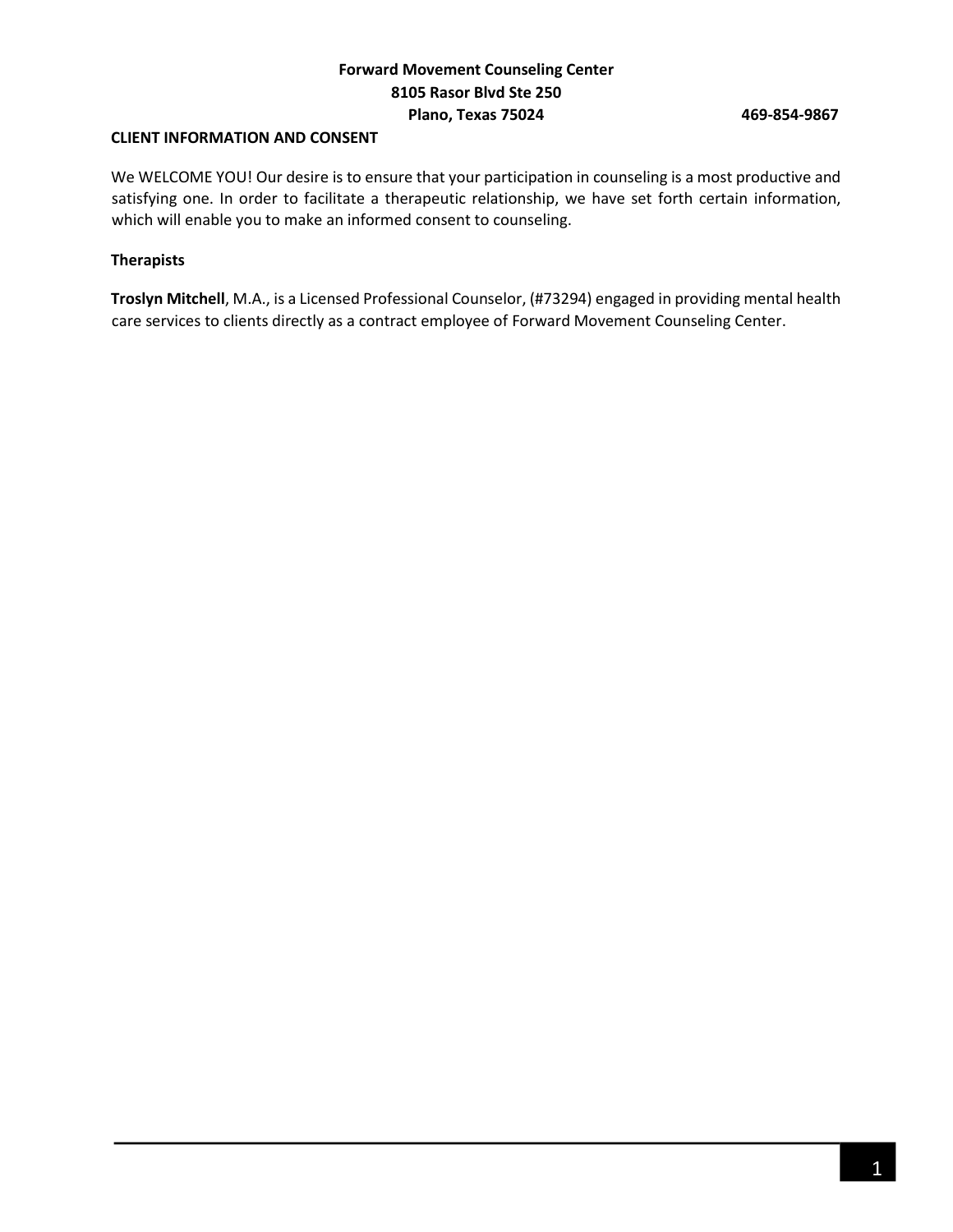## **Mental Health Services**

While it may not be easy to seek help from a mental health professional, it is hoped that through therapy you will change in the following ways: 1) gain greater insight into your situation and feelings, 2) develop expanded conceptualizations of your life, relationships, circumstances, and future; 3) move toward resolving your concerns; and, 4) forge a life plan that promotes greater realization of your human potential, happiness, and success.

As your therapist, using our knowledge of human development and behavior, human change process, solution focused therapy and positive psychology we will make observations about situations as well as suggestions for new ways to approach them. It will be important for you to explore your own feelings and thoughts and to try new approaches in order for change to occur. You may bring other family members to a therapy session if you feel it would be helpful or if recommended by your therapist.

## **Appointments**

Appointments are made by calling 469-854-9867 Monday through Friday between the hours of 8:00 A.M. and 5:00 P.M. Calls to the main number after hours will be returned within 24 hours and calls made on weekends will be returned the first business day of the week. Please call to cancel or reschedule at least 24 hours in advance, or you will be charged for the missed appointment. If you experience a lifethreatening emergency, please go to your nearest ER or call 911.

## **Number of Visits**

The number of sessions depends on many factors and will be assessed and discussed by the therapist.

### **Length of Visits**

Therapy sessions are approximately 50 minutes in length but may take longer for testing assessment. Extended "Power Sessions" are available and can last between 2 and five hours per appointment. Details of the benefits and challenges of Extended "Power Sessions" can be addressed between you and your therapist.

### **Relationship**

Your relationship with the therapist is a professional and therapeutic relationship. In order to preserve this relationship and abide by the ethical standards of the Texas State Board of Examiners of Professional Counselors (§ 681.32 Texas Administrative Code, Chapter 681), it is imperative that the therapist refrain from any other type of relationship with you. Personal and/or business relationships undermine the effectiveness of the therapeutic relationship. Gifts, bartering, and trading services are not appropriate and should not be shared between you and the therapist.

# **Cancellations**

Cancellations must be received at least 24 hours before your scheduled appointment; otherwise YOU will be charged an administrative fee of \$50 for that missed appointment. You are responsible for calling to cancel or reschedule your appointment.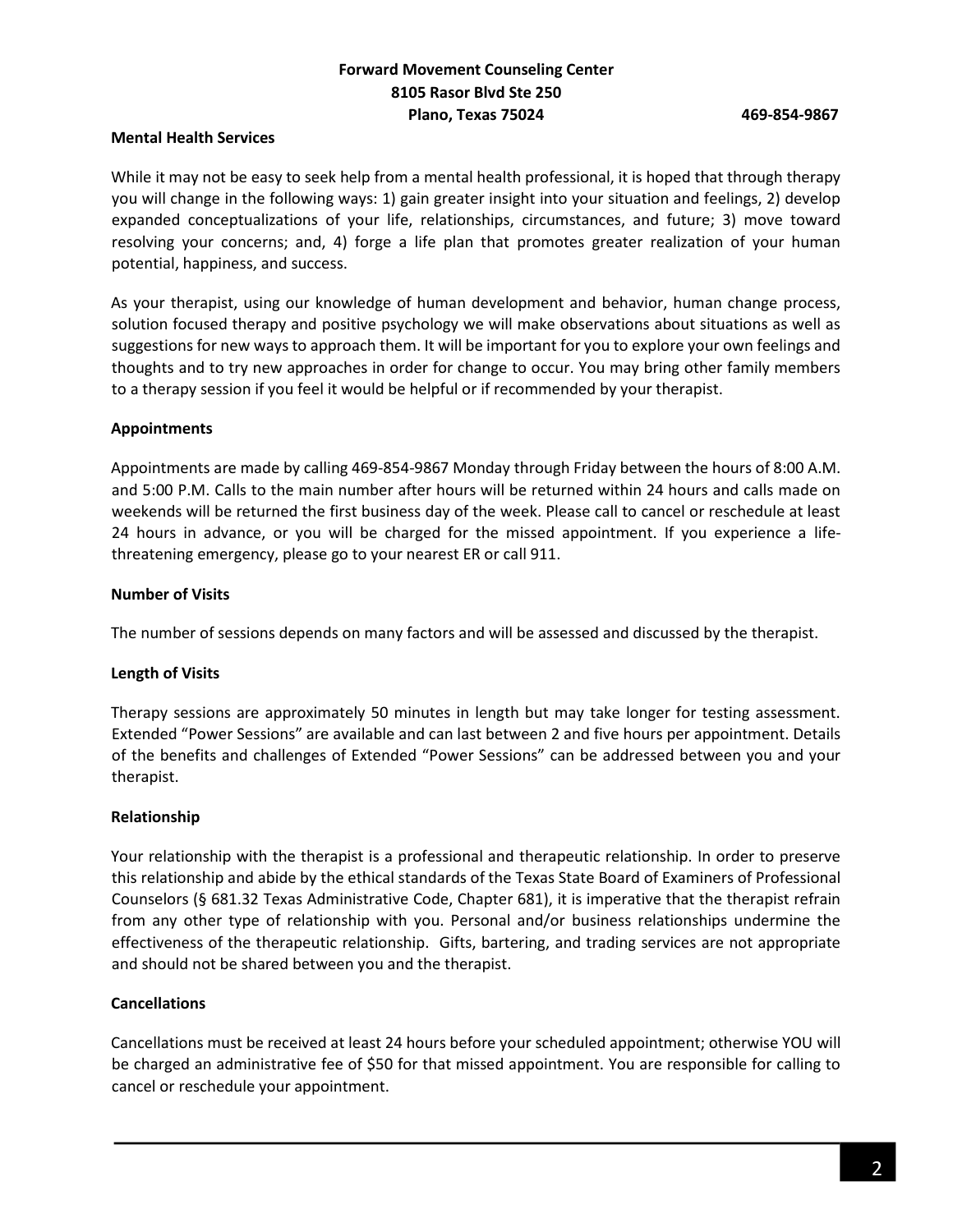#### **Payment for Services**

- The standard charge for your sessions is **\$130.00/hour.**
- We accept **credit cards**, **personal checks** or **cash**. If requested, you will be provided a receipt so that you can file directly with your insurance provider for insurance reimbursement.
- Insurance benefits usually cover only "medically necessary" treatment, requiring a mental health diagnosis. **Any diagnosis made will become part of your permanent insurance records and may have implications concerning future applications for life insurance, long-term care insurance, employment, or future health coverage in the event of a change in health care plans.** If you have concerns regarding your diagnosis, please discuss these with us.
- **Within contract guidelines, the undersigned therapist will look to you for full payment of your account, and you will be responsible for payments of all charges including NSF Bank charges.**
- Although it is the goal of the undersigned therapist to protect the confidentiality of your records, there may be times when disclosure of your records or testimony will be compelled by law. Confidentiality and exceptions to confidentiality are discussed below. In the event disclosure of your records or testimony is required by law, **payment will be expected from you, regardless of whose attorney subpoenas my involvement**. Patient records will not be released without written consent, unless court ordered to do so. Please note: a subpoena does not constitute a court order.
- **For legal proceedings that require our response, we bill \$200.00 per hour** (includes time spent responding to subpoenas, depositions, time spent waiting to testify, driving time to the court, etc.).

### **Confidentiality**

Discussions between a therapist and a client are confidential. No information will be released without the client's written consent unless mandated by law. Possible exceptions to confidentiality include but are not limited to the following situations: abuse or neglect of minors; abuse, neglect, or exploitation of the elderly; abuse of patients in mental health facilities (§681.33 TAC, Ch.681); criminal prosecutions (§611.004 Texas Health & Safety Code, Ch. 611); child custody cases (§ 611.006 Texas Health & Safety Code, Ch. 611); situations where the therapist has a duty to disclose, or where, in the therapist's judgment, it is necessary to warn or disclose (§ 611.004 Texas Health & Safety Code, Ch. 611); fee disputes between the therapist and the client (§611.006 Texas Health & Safety Code, Ch. 611); or the filing of a complaint with the licensing board (§611.006 Texas Health & Safety Code, Ch. 611). If you have any questions regarding confidentiality, you should bring them to the attention of the therapist when you and the therapist discuss this matter further. By signing this information and consent form, you are giving your consent to the undersigned therapist to share confidential information with all persons mandated by law and with the agency that referred you, and you are responsible for providing payment for services rendered, and you are releasing and holding harmless the undersigned therapist from any departure from your right of confidentiality that may result.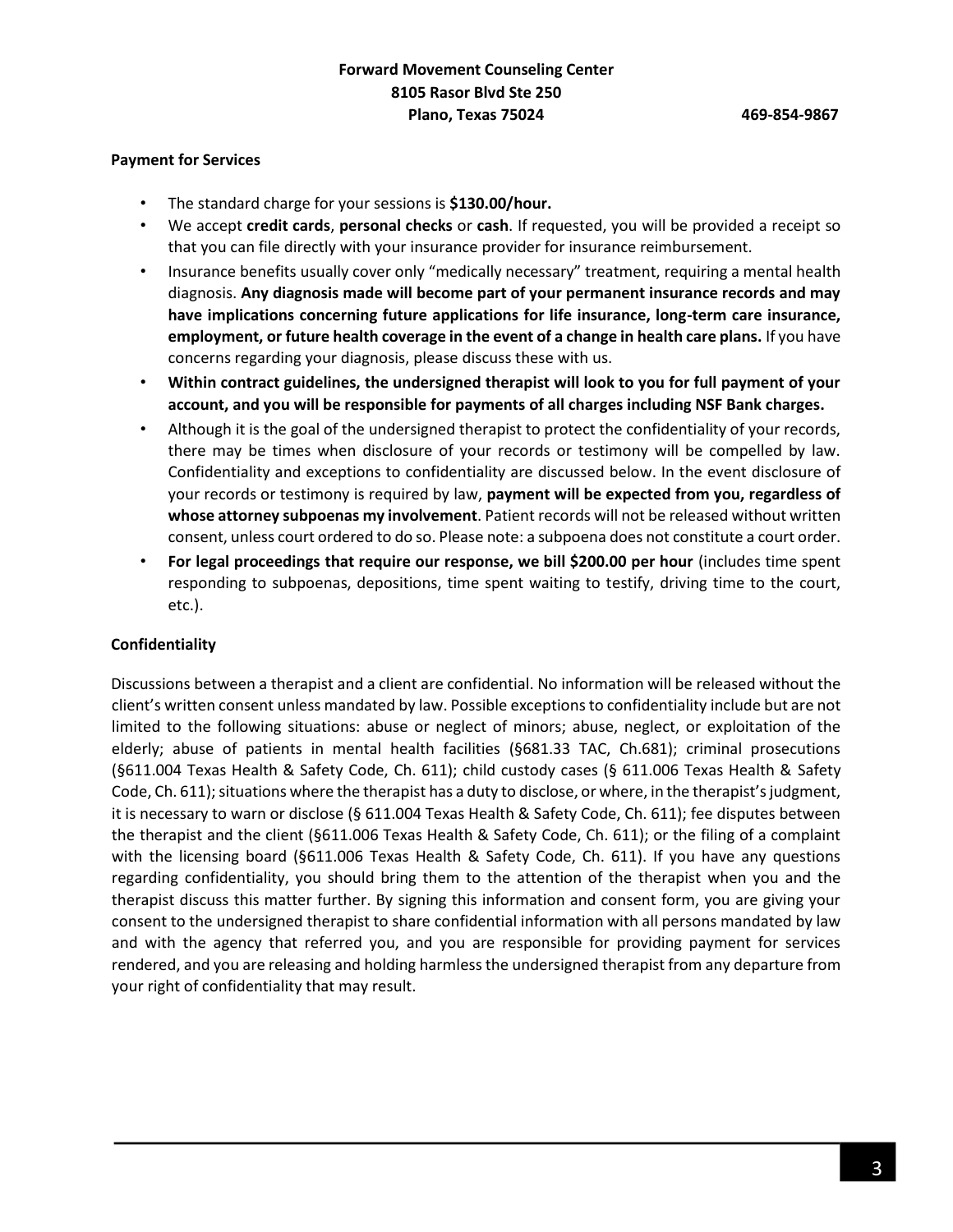### **Duty to Warn**

In the event that the undersigned therapist reasonably believes that I am a danger, physically or emotionally to myself or another person, I specifically consent for the therapist to warn the person in danger and to contact the following persons, in addition to medical and law enforcement personnel:

| Name | Telephone | Number |
|------|-----------|--------|
|      |           |        |

I consent for the undersigned therapist to communicate with me by mail and by phone at the following addresses and phone numbers, and I will IMMEDIATELY advise the therapist in the event of any change:

| Address | Telephone | Number |
|---------|-----------|--------|
|         |           | Risks  |

## **of Therapy**

Therapy is the Greek word for change. You may learn things about yourself that you do not like. Often, growth cannot occur until you experience and confront issues that induce you to feel sadness, sorrow, anxiety, or pain. The success of our work together depends on the quality of the efforts on both our parts, and the realization that you are responsible for lifestyle choices/changes that may result from therapy. Specifically, one risk of couple's therapy is the possibility of exercising the dissolution option.

## **After-Hours Emergencies**

If it is a mental health crisis or life-threatening emergency go to the nearest ER or call 911. Emergencies are urgent issues requiring immediate action.

# **Therapist's Incapacity or Death**

I acknowledge that, in the event the undersigned therapist becomes incapacitated or dies, it will become necessary for another therapist to take possession of my file and records. By signing this information and consent form, I give my consent to allowing a licensed mental health professional selected by the undersigned therapist to take possession of my file and records and provide me with copies upon request or to deliver them to a therapist of my choice.